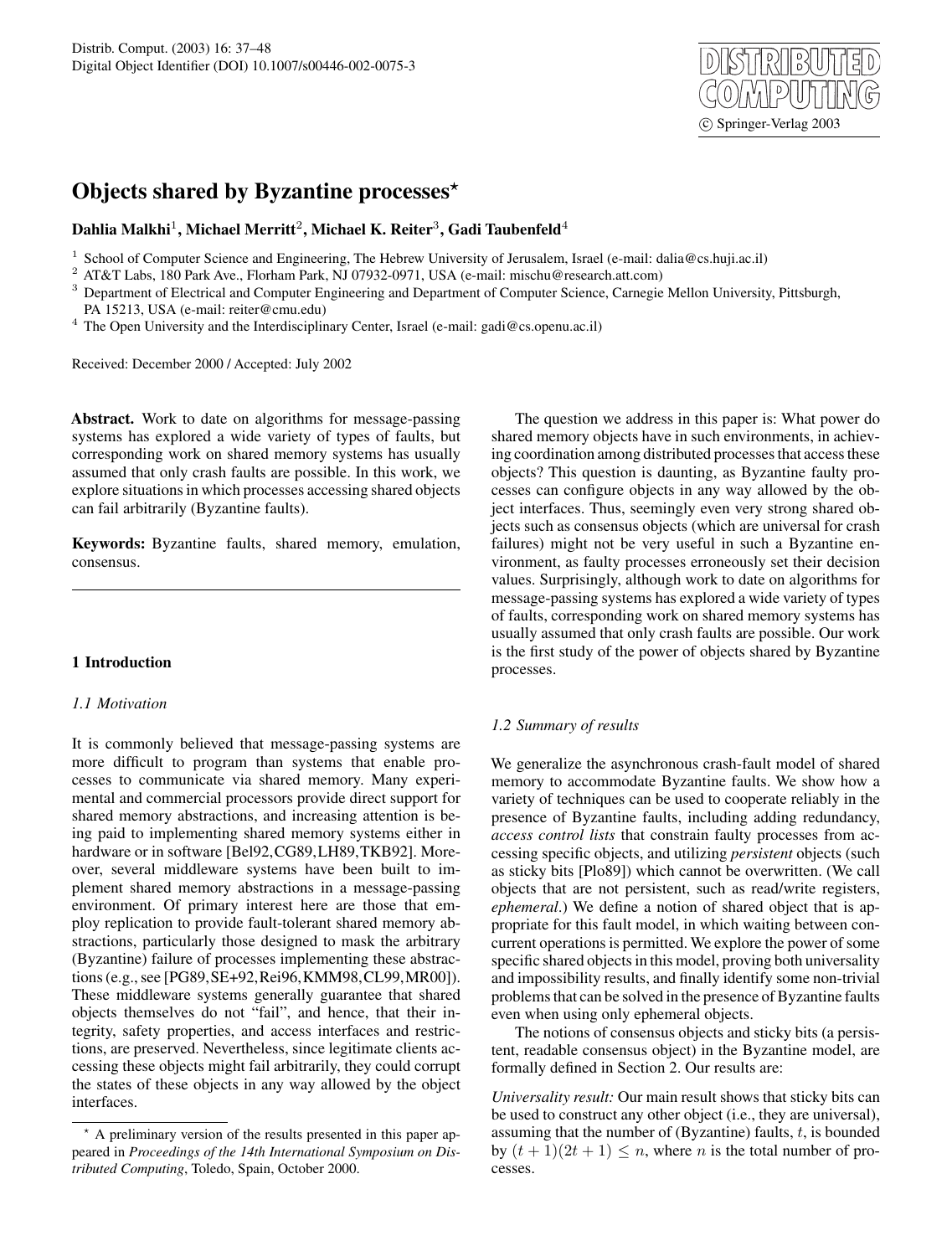To prove this result, a universal construction is presented that works as follows: First, sticky bits are used to construct a *strong* consensus object, i.e., a consensus object whose decision is a value proposed by some *correct* process. Equipped with strong consensus objects, we proceed to emulate *any* shared memory object. Our emulation borrows closely from Herlihy's universal construction for crash faults [Her91], but differs in significant ways to cope with Byzantine failures.

*Bounds on faults:* We observe that strong consensus objects, used to prove the universality result, cannot be constructed when the possible number of faults is  $t > n/3$ . In Theorem 3.1, we observe that there exists a simple bounded-space universal object (the sticky bit), assuming  $n \ge (t+1)(2t+1)$ , and a trivial unbounded-space universal object assuming any number of faults. We prove that when a majority of the processes may be faulty, even *weak* consensus (i.e., a consensus object whose decision is a value proposed by some *correct* or *faulty* process) cannot be solved using many familiar ephemeral objects.

*Constructions using ephemeral objects:* While the universality result uses sticky bits, the impossibility result shows that consensus cannot be implemented using specific ephemeral objects. This raises the question of what can be done with such ephemeral objects. We show how various objects, such as  $k$ -set consensus and  $k$ -pairwise consensus, can be implemented in a Byzantine environment using only atomic registers. Then we show that familiar objects such as test&set, swap, compare&swap, and read-modify-write, can be used to implement election objects for any number of processes and under any number of Byzantine faults. (Election cannot be implemented using only atomic registers [MW87,TM96].)

We note that our work deals formally with the question of possibility/impossibility of implementing objects from others; investigating efficient implementation of such object types in practice is beyond the scope of this paper.

# *1.3 Related work*

The power of various shared objects has been studied extensively in shared memory environments where processes may fail benignly, and where every operation is wait-free. (An operation is *wait-free* if it is guaranteed to return within a finite number of steps.) Objects that can be used (together with atomic registers) to build wait-free implementations of any other object are called *universal objects*. Previous work on shared objects provided methods (called *universal constructions*) to transform sequential specifications of arbitrary shared objects into wait-free concurrent implementations that use universal objects [Her91,Plo89,JT92]. In particular, Plotkin showed that sticky bits are universal [Plo89], and independently, Herlihy proved that consensus objects are universal [Her91]. Herlihy also classified shared objects by their consensus number: that is, the maximum number of processes that can reach consensus using multiple instances of the object and read/write registers [Her91]. Attie investigates the power of shared objects accessed by Byzantine processes for achieving wait-free Byzantine agreement. He proves that strong agreement is impossible to achieve using *resettable* objects, i.e., objects that can be reset back to their initial setting, and constructs weak agreement using sticky bits [Att00].

Assume that at some point in a computation a shared register is set to some unexpected value. There are two complementary ways to explain how this may happen. One is to assume that the register's value was set by a Byzantine process (as may happen in the model of this paper). The other way is to assume that the processes are correct, but that the register itself is faulty. The subject of memory faults (as opposed to process faults) has been investigated in several papers [AGMT95, JCT98]. These papers assume any number of process crash failures, but bound the number of faulty objects, whereas we bound the number of (Byzantine) faulty processes, but each might sabotage all the objects to which it has access.

As described in the introduction, our focus on a shared memory Byzantine environment is driven by previous work on message-passing systems that emulate shared memory abstractions tolerant of Byzantine failures (e.g., [PG89,SE+92, Rei96,KMM98,CL99,MR00]). Though these systems guarantee the correctness of the emulated shared objects themselves, the question is what power do these objects provide to the correct processes that use them, in the face of corrupt processes accessing them.

# **2 Model and definitions**

Our model of computation consists of an asynchronous collection of *n* processes, denoted  $p_1, \ldots, p_n$ , that communicate via shared objects. In any run any process may be either correct or faulty. Correct processes are constrained to obey their specifications, while faulty processes can deviate arbitrarily from their specifications (Byzantine failures) limited only by the assumptions stated below. We denote by  $t$  the maximum number of faulty processes.

#### *2.1 Shared objects with access control lists*

Each shared object presents a set of operations. For example,  $x$ .op denotes operation op on object  $x$ . For each such operation on  $x$ , there is an associated access control list (ACL) that names the processes allowed to *invoke* that operation. Each operation execution begins with an invocation by a process in the operation's ACL, and remains pending until a response is received by the invoking process. The ACLs for two different operations on the same object can differ, as can the ACLs for the same operation on two different objects. The ACLs for an object do not change. For any operation  $x$  op, we say that  $x$  is k-op if the ACL for x op lists k processes. We assume that a process not on the ACL for x.op cannot invoke x.op, regardless of whether the process is correct or Byzantine (faulty). That is, a (correct or faulty) process cannot access an object in any way except via the operations for which it appears on the associated ACLs.

We note that the systems that motivated our study typically employ replicated servers to fault-tolerantly emulate shared memory abstractions. Therefore, ACLs can be implemented, e.g., by storing a copy of the ACL with each replica-server and filtering out disallowed operations before applying them to the replica. In this way, only operations allowed by the ACLs will be applied at correct replicas.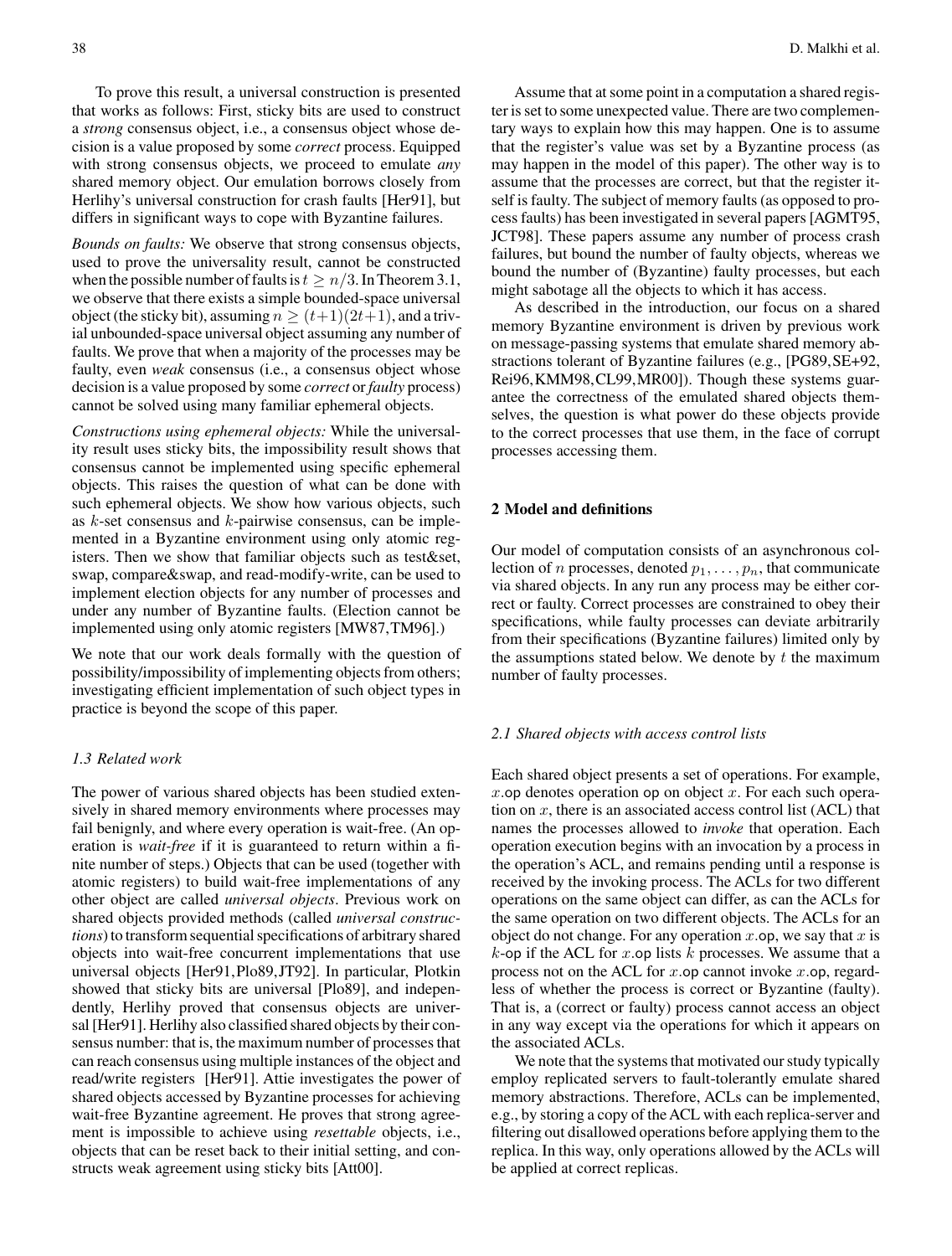# *2.2 Fault tolerance and termination conditions*

In wait-free fault models, no bound is assumed on the number of potentially faulty processes. (Hence, no process may wait upon an action by another.) Any operation by a process p on a shared object must terminate, regardless of the concurrent actions of other processes. This model supports a natural and powerful notion of abstraction, which allows complex implementations to be viewed as atomic [HW90]. We extend this model in two ways: first, we make the more pessimistic assumption that process faults are Byzantine. To overcome Byzantine failures, it is necessary to use redundancy to overcome failures of peers. Second, we make the more optimistic assumption that the number of faults is bounded by  $t$ , where  $t$ is less than the total number of processes,  $n$ . With the number of failures bounded away from  $n$ , it becomes possible for processes to coordinate with each other, meaning that processes may need to wait for each other within individual operation implementations.

An example that may provide some intuition is a sticky bit object emulated by an ensemble of data servers, such that the value written to it must reflect a value written by some *correct* process.A distributed emulation may implement this object by having servers set the object's value only when  $t + 1$  different processes write to it the same value. Of course, this object will be useful only when any value written to the object is indeed written by at least  $t + 1$  processes, and so an application must guarantee that  $t + 1$  correct processes write identical values. Below, we will see examples of such constructions.

Such an implementation is not wait-free, and raises the question of appropriate termination conditions for object invocations in a Byzantine environment. To address such concerns, we introduce two object properties, t-threshold and tresilience. The first captures termination conditions appropriate for an object on which each client should invoke a single operation, and which functions correctly once enough correct processes access it. The second is appropriate when processes perform multiple operations on an object, each of which may require support from a collection of correct processes.

*t*-threshold: For any operation x.op, we say that x.op is  $t$ threshold if  $x$ .op, when executed by a correct process, eventually completes in any run  $\rho$  in which at least  $n - t$  correct processes invoke x.op.

*t*-resilience: For any operation x.op, we say that x.op is  $t$ resilient if  $x$ .op, when executed by a correct process, eventually completes in any run  $\rho$  in which each of at least  $n - t$ correct processes infinitely often has a pending invocation of  $x.$ op.

An object is  $t$ -threshold ( $t$ -resilient) if all the operations it supports are  $t$ -threshold ( $t$ -resilient). Notice that  $t$ -threshold implies t-resilience, but not vice versa.

In these definitions, it may seem odd that termination is guaranteed only when correct processes access the object using the *same* operation. On the surface, it seems more natural to require termination in runs where at least  $n - t$  correct processes access the object via *any* operation. Our definitions are actually more general, since one could encode different operations to be invocations of a single operation with different operands.

The emphasis in this paper is on issues of computability and universality, so the specific objects studied, such as consensus, registers, or test&set, are abstractions with little immediate practical interest. From a practical perspective, more interesting fault-tolerant objects would include shared databases (and e-commerce applications they support). A  $t$ -threshold database guarantees termination of updates once enough other updates are invoked, and a t-resilient database guarantees termination of updates if enough sustained update activity takes place.

# *2.3 Object definitions*

Below we specify some of the objects used in this paper.

*Atomic registers:* An atomic register  $x$  is an object with two operations: x.read and x.write(v) where  $v \neq \bot$ . An x.read that occurs before the first x.write() returns  $\bot$ . An x.read that occurs after an  $x$  write() returns the value written in the last preceding x.write() operation. Throughout this paper we employ wait-free atomic registers, i.e., x.read or  $x$ .write() operations by correct processes eventually return (regardless of the behavior of other processes).

*Sticky bits:* A sticky bit x is an object with two operations: x.read and x.write(v) where  $v \in \{0, 1\}$ . An x.read that occurs before the first x.write() returns  $\perp$ . An x.read that occurs after an x write() returns the value written in the first x write() operation. We will be concerned with wait-free sticky bits.

*Weak consensus objects:* A weak (binary) consensus object x is an object with one operation: x.propose $(v)$ , where  $v \in$  $\{0, 1\}$ , satisfying: (1) In any run, the x propose() operation returns the same value, called the *consensus value*, to every correct process that invokes it. (2) In any finite run in which all participating processes are correct (no Byzantine faults), if the consensus value is v, then some process invoked x.propose $(v)$ .

*Strong consensus objects:* A strong (binary) consensus object  $x$  strengthens the second condition above to read: (2) If the consensus value is v, then some *correct* process invoked x.propose $(v)$ .

Observe that one sticky bit does not trivially implement a strong consensus object, where each process first writes this bit and then reads it and decides on the value returned. The first process to write the bit might be a faulty one, violating the requirement that the consensus value must be proposed by some *correct* process. (In Lemmas 3.1 and 3.2 we describe more complex implementations of strong consensus from sticky bits.) Indeed, strong consensus objects do not have sequential runs: the additional condition, using redundancy to mask failures, requires at least  $t+1$  processes to invoke x.propose() before any correct process returns from this operation. (In addition, Theorem 3.2 in Section 3.4 shows that  $t$ -resilient strong consensus objects are ill-defined when  $t \ge n/3$ .)

Throughout the paper, unless otherwise stated, by a consensus object we mean a *strong* consensus object.Also, atomic registers and sticky bits are always assumed to be *wait-free*.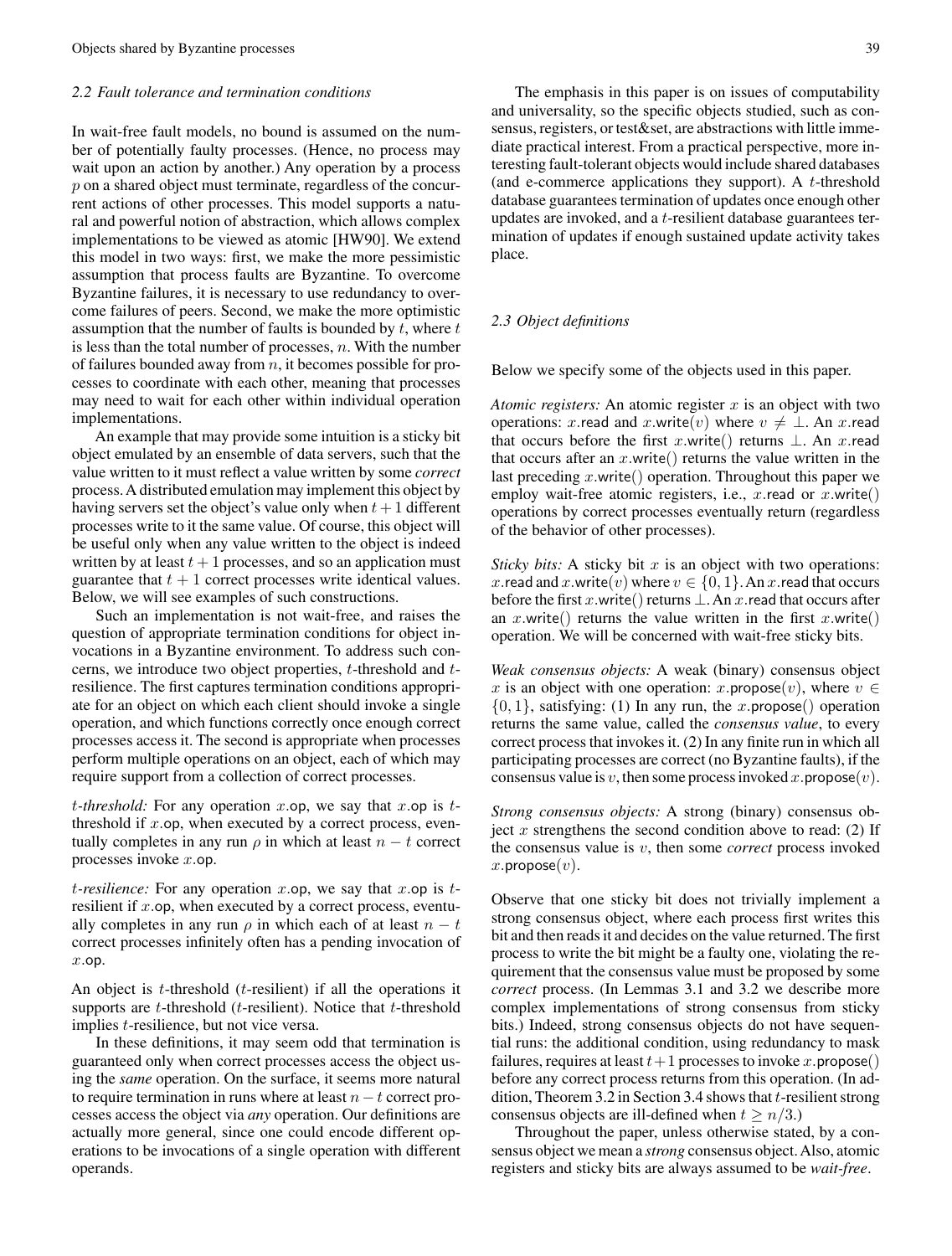# **3 Implementing any shared object**

This section contains the main result of this paper, the construction of any t-resilient object from wait-free sticky bits. That is, we show that sticky bits are universal when the number of faults is small enough.

# *3.1 Specifying fault-tolerant objects*

We assume any fault-tolerant object,  $o$ , is specified by two relations:

$$
apply \subset INVOKE \times STATE \times STATE,
$$

and 
$$
reply \subset INVOKE \times STATE \times RESPONSE
$$
,

where INVOKE is the object's domain of invocations, STATE is its domain of states (with a designated set of start states), and RESPONSE is its domain of responses. Moreover, we assume INVOKE is the union of disjoint sets of invocations,  $INVOKE<sub>p</sub>$ , for each process p, and similarly that RESPONSE is the union of disjoint sets of responses,  $RESPONSE_p$ , for each process  $p$ . The  $apply$  relation denotes a nondeterministic state change based on the specific pending invocation and the current state (invocations do not block: we require a target state for every invocation and current state), and the reply relation nondeterministically determines the calculated response, based on the pending invocation and the updated state.<sup>1</sup> It is necessary to define two relations because in fault-tolerant objects (such as strong consensus), the response may depend on later invocations. The *apply* relation allows the state to be updated once the invocation occurs, without yet determining the response. The *reply* relation may only allow a response to be determined when other pending invocations update the state.

The *apply* and *response* relations specify the runs of object o as follows. Consider a (finite or infinite) sequence  $\rho$  of invocations and responses. The sequence  $\rho$  is *well-formed* if for each process p, the subsequence of  $\rho$  consisting of invocations and responses of  $p$ ,  $\rho_p$ , begins with an invocation, and alternates between invocations and responses (either forever, or ending in either an invocation or response).

Runs of the object  $o$  are (finite or infinite) well-formed sequences of invocations and responses  $\rho$  of  $\sigma$  that can be annotated with the elements of apply and reply in the natural way: First, for each process  $p$ , somewhere between every consecutive pair of invocations and responses by  $p$  in  $\rho$ ,  $invoke_p$  and  $response_p$ , insert an element  $(invoke_p, s_1, s_2)$ of apply followed (not necessarily immediately) by an element  $(invoke_p, s_3, reply_p)$  of reply. If  $\rho_p$  ends in an invocation  $invoke_p$ , optionally insert an element of apply,  $(invoke_p, s_1, s_2)$  sometime after  $invoke_p$ . The sequence of elements of *apply* and *reply* must satisfy the natural state machine semantics: the state  $s_1$  of the first element  $(invoke_p, s_1, s_2)$  of apply must be a start state, for every

two consecutive elements of *apply*,  $(invoke<sub>p</sub>, s<sub>1</sub>, s<sub>2</sub>)$  and  $(invoke'_p, s'_1, s'_2), s_2$  must equal  $s'_1$ , and for every element of reply,  $(invoke_p, s, reply_p)$ , the last preceding element of apply must have the form  $(invoke'_{p'}, s', s)$ .

Intuitively, the object  $o$  begins in any of its start states, (hence processes cannot choose which start state), and pending invocations by process  $p$  enable the later occurrence of an apply event, which updates the state. When enabled, a reply event does not update the object state, but enables the later response. One can easily derive the  $t$ -resilience and  $t$ -threshold conditions as requirements on the apply and response relations, as exemplified for a particular object below.

For example, a t-threshold strong consensus object can be specified as follows: STATE is the set containing all pairs  $(X, Y) \in \mathcal{P} \times \mathcal{P}$  where  $\mathcal{P} = \{ S \subseteq \{p_1, \ldots, p_n\} : |S| \leq$  $t + 1$ . The pair  $(\emptyset, \emptyset)$  is the single start state. For  $v \in \{0, 1\}$ and for all  $X, Y \in \mathcal{P}$ , the *apply* relation is the smallest relation satisfying:

$$
\begin{aligned} |X| &\leq t \wedge |Y| \leq t \Rightarrow (\text{propose}(0)_p, (X,Y),(X\cup \{p\},Y)) \\ &\in apply \\ |X| &\leq t \wedge |Y| \leq t \Rightarrow (\text{propose}(1)_p, (X,Y),(X,Y\cup \{p\})) \\ &\in apply \\ |X| &> t \vee |Y| > t \Rightarrow (\text{propose}(v)_p, (X,Y),(X,Y)) \\ &\in apply \\ &\leq apply \end{aligned}
$$

and the reply relation is the smallest relation satisfying:

$$
\begin{aligned} |X|>t &\Rightarrow \left( \text{propose}(v)_{p},(X,Y), return(0) \right) \in reply \\ |Y|>t &\Rightarrow \left( \text{propose}(v)_{p},(X,Y), return(1) \right) \in reply. \end{aligned}
$$

Hence, each invocation of a  $propose(0)$  operation (respectively, propose(1) operation) enables  $apply$  to record the invoking process as having proposed 0 (respectively, 1). Concurrent invocations introduce race conditions (as to which application of *apply* occurs first.) Once  $t + 1$  processes propose the same value, the state is committed to that binary value, and the responses of pending invocations are enabled. (Note that  $2t + 1$  invocations may be required before  $t + 1$  have the same value, and so this object is neither  $t$ -threshold nor t-resilient unless  $n - t > 2t$ , or  $n > 3t$ . We show below, in Theorem 3.2, that this restriction is implied by the definition of strong consensus.)

#### *3.2 The universal construction*

For the purposes of the universal construction below, we resolve any nondeterminism, and assume that there is a single start state, that the  $apply$  relation is a function from  $INVOKE \times STATE$  to *STATE*, and that the *reply* relation is a partial function from  $INVOKE \times STATE$  to RESPONSE. Given these restrictions, we may assume, without loss of generality, that the object's domain of states is the set of strings of invocations, and that the function from  $INVOKE \times STATE$  to  $STATE$ , simply appends the pending invocation to the current state.

**Theorem 3.1** *Any* t*-resilient object can be implemented using:*

 $<sup>1</sup>$  This formulation generalizes Herlihy's specification of wait-free</sup> objects by a single relation  $apply \subset INVOKE \times STATE \times$  $STATE \times RESPONSE$ , restricted (by the wait-free condition) to have at least one target state and response defined for any pair  $INVOKE \times STATE$  [Her91]. This formulation is insufficient to define fault-tolerant objects such as strong consensus.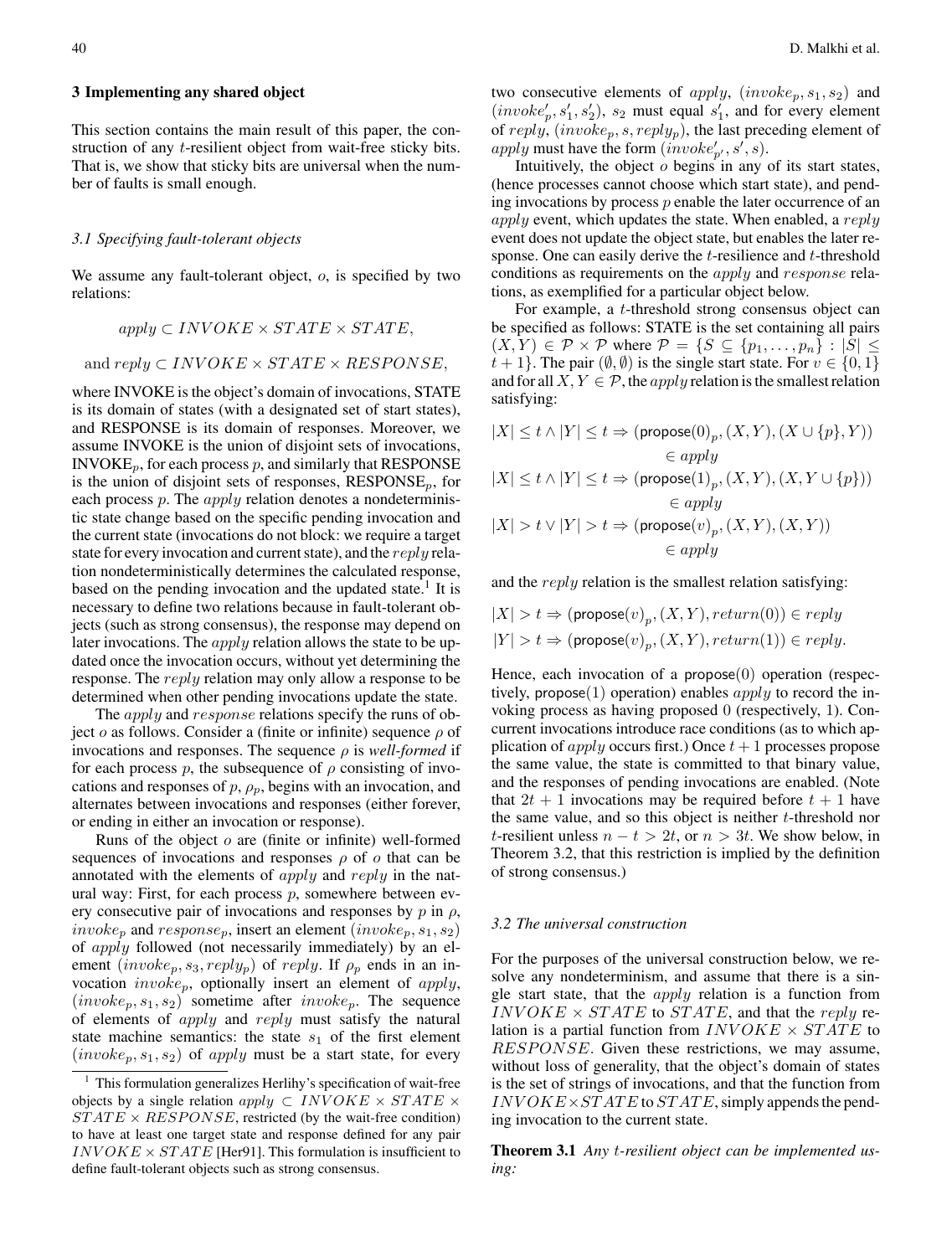*1.*  $(t + 1)$ -write(), *n*-read *sticky bits and* 1-write(), *n*-read *sticky bits, provided that*  $n \geq (t+1)(2t+1)$ *; or* 

2.  $(2t + 1)$ -write(),  $(2t + 1)$ -read *sticky bits and* 1-write(), *n*-read *sticky bits, provided that*  $n \geq (2t+1)^2$ .

Figure 2 describes a universal implementation. In the lemmas, we provide two constructions of (strong) binary consensus objects using sticky bits. The two constructions differ in the access restrictions imposed on the sticky bits.

**Lemma 3.1** *If*  $n \ge (t + 1)(2t + 1)$ *, then an n*-propose() *tthreshold consensus object can be implemented using*  $(t + 1)$ write()*,* n*-*read *sticky bits.*

*Proof.* Let *o* be the consensus object that is being implemented. Figure 1 depicts a construction of consensus as follows: Partition the *n* processes  $p_1, \ldots, p_n$ , into blocks  $B_1, \ldots, B_{2t+1}$ , each of size at least  $t + 1$ , and let  $x_1, \ldots, x_{2t+1}$  be sticky bits with the property that the ACL for  $x_i$ .write() is  $B_i$  (or a  $(t+1)$ subset thereof) and the ACL for  $x_i$  read is  $\{p_1,\ldots,p_n\}$ . For a correct process  $p \in B_i$  to emulate o.propose $(v)$ , it executes  $x_i$  write(v) (or does nothing if p is not in the ACL for  $x_i$ ) and, once that completes, repeatedly executes  $x_i$  read for all  $1 \leq j \leq 2t + 1$  until none return ⊥. Process p chooses the return value from  $o$ .propose $(v)$  to be the value that is returned from the read operations on a majority of the  $x_i$ 's. All correct processes obtain the same return value from their o.propose() emulations because the  $x_i$ 's are sticky. If no correct process emulates  $o$ .propose $(v)$ , then v will not be returned from the reads on a majority of the  $x_j$ 's and thus will not be the consensus value. Because each correct process reads  $x_j$ ,  $1 \leq j \leq 2t+1$ , until none return  $\perp$ , termination is guaranteed provided that each sticky bit is set. Since each  $x_i$  has  $t+1$  processes writing to it, it follows that o.propose() is guaranteed to return when at least  $n - t$  perform propose() operations.

**Lemma 3.2** *If*  $n \geq (2t+1)^2$ , *then an n*-propose() *t*-threshold *consensus object can be implemented using*  $(2t + 1)$ *-write*()*,*  $(2t + 1)$ -read *sticky bits and* 1-write(), *n*-read *sticky bits.* 

*Proof.* The construction here is similar in nature to the previous lemma (see also Fig. 1 for intuition). Let o be the consensus object that is being implemented. Let  $r_1, \ldots, r_n$  be 1-write(), *n*-read sticky bits such that the ACL for  $r_i$  write() is  $\{p_i\}$ . Partition the *n* processes  $p_1, \ldots, p_n$  into blocks  $B_1, \ldots, B_{2t+1}$ , each of size at least  $2t + 1$ , and let  $x_1, \ldots, x_{2t+1}$  be sticky bits such that for each  $i, 1 \le i \le 2t + 1$ , the ACL's for each  $x_i$  write() and  $x_i$  read is some  $(2t + 1)$ -sized subset of  $B_i$ . For a correct process  $p_i \in B_i$  to emulate o.propose $(v)$ , if it is in the ACL for  $x_i$  it executes  $x_i$ .write(v) and then executes  $r_j$  write( $x_i$  read). Regardless of whether  $p_j$  is in the ACL for  $x_i$ , process  $p_i$  then repeatedly reads the (single-writer) bits of all processes until for each  $B_k$ , it observes the same value  $V_k$  in the bits of  $t + 1$  processes in  $B_k$ ; note that  $V_k$  must be the value returned by  $x_k$ .read (to a process allowed to execute  $x_k$ .read). The value that occurs as  $t + 1$  such  $V_k$ 's is selected as the return value from  $o.\mathsf{propose}(v)$ . Because  $x_i$  is sticky and  $B_i$  contains at most t faulty processes,  $V_i$  is unique; thus, all correct processes obtain the same return value from their o.propose() emulations. If no correct process emulates o.propose(v), then v cannot occur in  $t + 1$  distinct  $V_i$ 's.

#### *3.3 Proof of Theorem 3.1*

For simplicity, we initially describe a universal construction of objects for which the domain of invocations is finite. Subsequently, we explain how to modify the construction to implement objects with (countably) infinite invocation domains.

The construction conceptually mimics Herlihy's construction showing that consensus is universal for wait-free objects in the fail-stop model [Her91]. Due to the possibility of arbitrarily faulty processes in our system model, however, the construction below differs in significant ways. First, we replace the objects in the original construction with objects (sticky bits and strong consensus) that cannot be corrupted by Byzantine processes. This ensures that each operation by Byzantine processes either has no impact, or appears as (the same) valid operation to the correct processes. The new construction also labors to ensure that operations by correct processes eventually complete – the "helping" mechanism in the original construction is inadequate. The new helping mechanism requires the cooperation of  $n - t$  processes for each successful operation, and so is t-resilient rather than wait-free. Finally, we generalize the object specification to allow the implementation of objects that are not themselves wait-free.

There are two principal shared data structures:

1. For each process  $p_i$  there is an unbounded array,

Announce $[i][1...]$ , each element of which is a "cell", where a cell is an array of  $\lceil log(|INVOKE|) \rceil$  sticky bits. The Announce $[i][j]$  cell describes the *j*-th invocation (operation name and arguments) by  $p_i$  on  $o$ . Accordingly, the ACL for the write() operation of each sticky bit in each cell of Announce[i] names  $p_i$ : all processes may read all Announce $\iiint$  cells.

2. The object itself is represented as an unbounded array Sequence[1...] of process-id's, where each Sequence[k] is a  $\lceil \log(n) \rceil$  string of t-threshold, strong binary consensus objects, accessible by all processes. We refer to the value represented by the string of bits in Sequence[k] simply as Sequence[k]. Intuitively, if Sequence[k] = i and Sequence[1],..., Sequence[ $k-1$ ] contains the value i in exactly  $j-1$  positions, then the k-th invocation on  $o$  is described by Announce $[i][j]$ . In this case, we say that Announce $[i][j]$  has been *threaded*.

The universal construction of object  $o$  is described in Fig. 2 as the code process  $p_i$  executes to implement an operation o.op. In outline, the emulation works as follows: process  $p_i$  first announces its next invocation, and then threads unthreaded, announced invocations onto the end of Sequence. It continues until it sees that its own operation has been threaded, and that enough additional invocations (if any) have been threaded, that it can compute a response and return. To assure that each announced invocation is eventually threaded, the correct processes first try to thread any announced, unthreaded cell of process  $p_{\ell+1}$  into entry Sequence[k], where  $\ell = k \pmod{n}$ . (Once process  $p_{\ell+1}$  announces an operation, at most *n* other operations can be threaded before  $p_{\ell+1}$ 's.)

In more detail, process  $p_i$  keeps track of the first index of Announce $[i]$  that is vacant in a variable denoted MyNextAnnounce, and first (line 1) writes the invocation, bit by bit, into Announce[i][MyNextAnnounce], and (line 2) increments MyNextAnnounce. To keep track of which cells it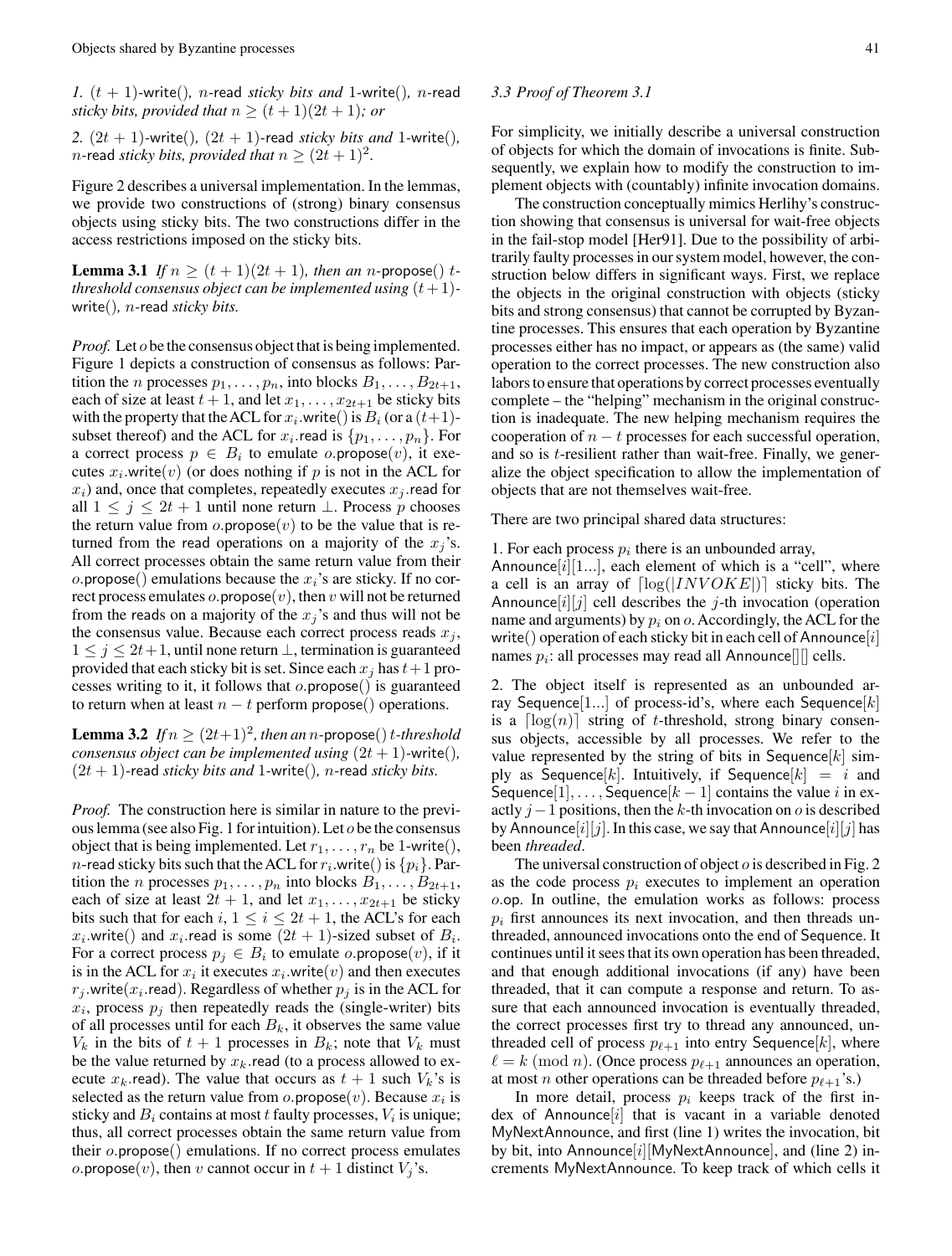

**Fig. 1.** A construction of consensus using  $2t + 1$  sticky bits

has seen threaded (including its own),  $p_i$  keeps n counters in an array NextAnnounce $[1..n]$ , where each NextAnnounce $[j]$  is one plus the number of times  $i$  has read cells of  $j$  in Sequence, and hence the index of Announce  $j$  where i looks to find the next operation announced by  $j$ . Hence, having incremented MyNextAnnounce, NextAnnounce[i] = MyNextAnnounce− 1 until the current operation of  $p_i$  has been threaded.

This inequality is thus one disjunct (line 3) in the loop (lines 4-10) in which  $p_i$  threads cells. Once  $p_i$ 's cell is threaded, (and NextAnnounce $[i] = MyNextAn$ nnounce, see the first invariant in Lemma 3.3), the next conjunct (again line 3) keeps  $p_i$  helping to thread cells until it sees that enough progress has been made that a response to its own threaded operation can be computed. (At which time it exits the loop and returns the associated value (line 15).) Notice that in some cases, this may require any finite number of additional operations to be threaded after invoke, but by the t-resilient properties of the abstract object being implemented, as long as o.op operations of correct processes are eventually threaded, eventually invoke can return. For example, if invoke is an invocation of propose() for a strong consensus object, then it can return once at least  $t + 1$  propose() invocations with identical values occur. Process  $p_i$  keeps an index NextSeq which points to the next entry in Sequence[1...] whose element it has not yet accessed.

Figure 3 portrays the shared data structures and some structures local to process  $p_i$  at a point when process  $p_1$  has threaded two operations (and is beginning to write the invocation of a third), process  $p_n$  has threaded one operation, and a fourth operation is in process of being threaded. (This might be the operation process  $p_2$  has begun.)

To thread cells, process  $p_i$  proposes (line 9) the binary encoding of a process id,  $\ell + 1$ , bit by bit, to Sequence [NextSeq]. In choosing  $p_{\ell+1}$ , process  $p_i$  first checks (first disjunct, line 7) that Announce $[\ell+1]$ [NextAnnounce $[\ell+1]$ ] contains a valid encoding of an operation invocation. (In particular, none of the sticky bits are still set to  $\perp$ .) As discussed above,  $p_i$  gives preference (line 4) to a different process for each cell in Sequence. (All active, correct processes will eventually agree to give pref-

 $p_i$ .propose $(v)$ :

 $x_{i/(2t+1)}$ .write $(v)$ ; for all  $j = 1..(2t + 1)$  do  $v_j \leftarrow x_j$ .read() until  $v_j \neq \bot$ ; return value r that occurs  $t + 1$  times in  $v_1, ..., v_{(2t+1)}$ ;

erence to any pending invocation, assuring it will eventually be threaded.)

Starting (line 5) with the *emptystring*,  $p_i$  accumulates (line 9) the bit-by-bit encoding of the  $id$  being recorded in Sequence[NextSeq] into a local variable, NameSuffix. If a bit being proposed by  $p_i$  is not the result returned (second disjunct, line 7), then  $p_i$  searches (line 8) for another process to help, whose *id* matches the bits accumulated in NameSuffix. (The properties of strong consensus assure that such a process exists, as summarized in the second invariant below:)

**Lemma 3.3** *Let*  $\alpha$  *be a run of the universal construction in Fig. 2. For all* i*,* 1 ≤ i ≤ n*, the following are invariant properties (of the shared variables and those local to process*  $p_i)$  *in*  $\alpha$ *:* 

*1.* NextAnnounce[i] ∈

{MyNextAnnounce −1*,* MyNextAnnounce}*,*

*2.* NameSuffix *is the suffix of the binary encoding of some*  $j, 1 \leq j \leq n$ , such that Announce j||NextAnnounce j| *is valid.*

*Proof.* The invariants follow directly from the code in Fig. 2 as follows:

1. Initially, this holds because both MyNextAnnounce and NextAnnounce $[i]$  are set to 1. During an invocation of o.op at  $p_i$ , first MyNextAnnounce is incremeted by 1 (line 2), so the invariant still holds. Then in the 'while' loop, for any NameSuffix the value in NextAnnounce[NameSuffix] may increment (in line 12) on condition that Announce[NameSuffix][NextAnnounce[NameSuffix]] is defined. For NameSuffix  $= i$ , this can occur when  $NextAnnounce[i] = MyNextAnnounce - 1, i.e., only$ once. After it is incremented, the condition cannot hold again until the next invocation of  $o$ .op.

2. NameSuffix is determined bit-by-bit by the NextSeq'th entry in the Sequence array. The latter is set using strong consensus bits that are each proposed by some correct process. Since each correct process stipulates that the suffix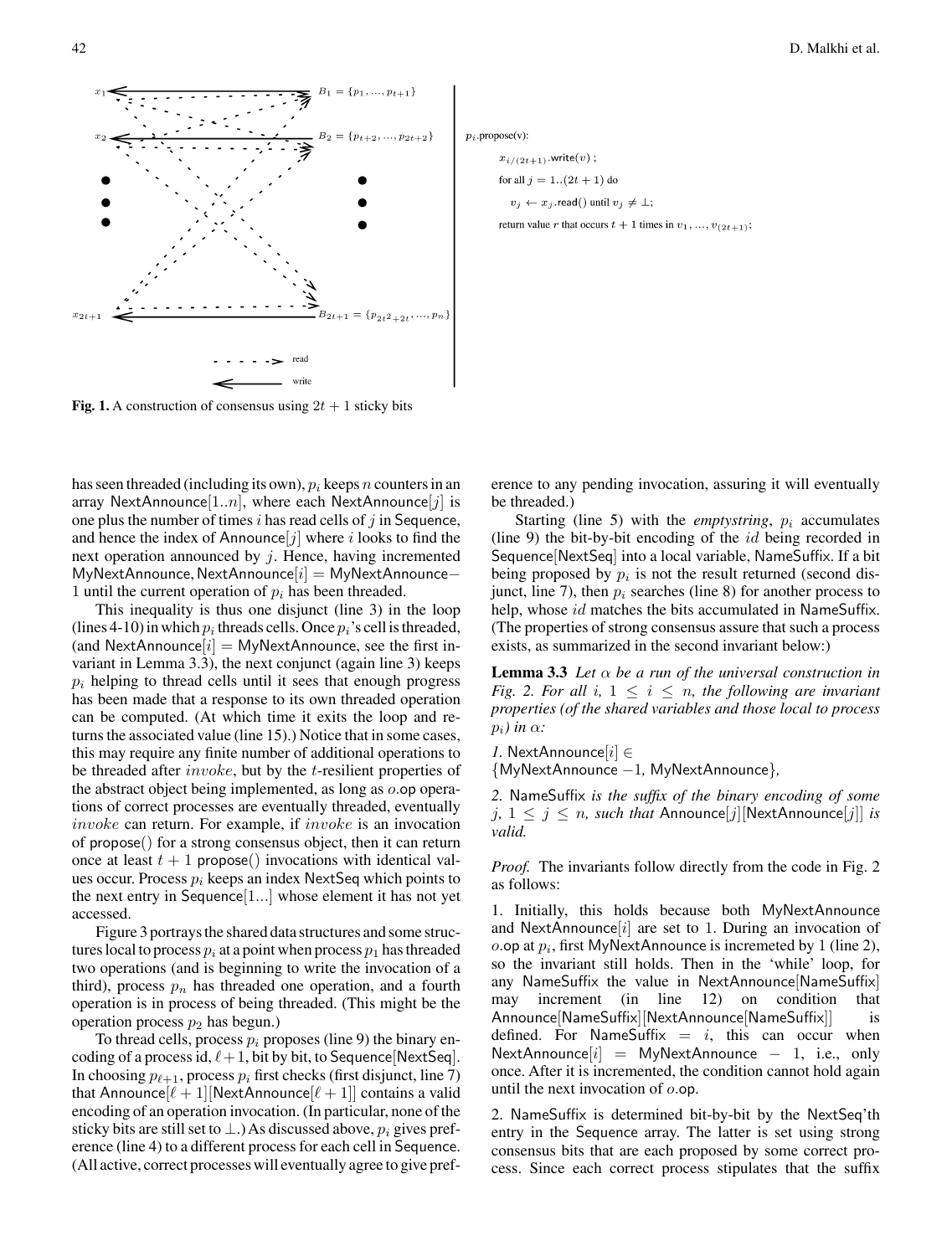| type:                                                                 | <i>ID</i> : array of $\lceil \log(n) \rceil$ strong consensus objects<br>$CELL:$ array of $\lceil \log( INVOKE ) \rceil$ sticky bits                                                                                                   |                                                                          |
|-----------------------------------------------------------------------|----------------------------------------------------------------------------------------------------------------------------------------------------------------------------------------------------------------------------------------|--------------------------------------------------------------------------|
| global variables:                                                     |                                                                                                                                                                                                                                        |                                                                          |
|                                                                       | Announce [1. <i>n</i> ][1. <i>n</i> ], array of <i>CELL</i> : for all $j$ , $1 \le j \le n$ , and k, elements of Announce [j][k] are writable by $p_i$<br>Sequence[1], infinite array of <i>IDs</i> : each accessible by all processes |                                                                          |
| variables local to process $p_i$ :                                    |                                                                                                                                                                                                                                        |                                                                          |
| MyNextAnnounce, index of next vacant cell in Announce[i], initially 1 |                                                                                                                                                                                                                                        |                                                                          |
|                                                                       | NextAnnounce[1.n], for each $1 \le j \le n$ , index in Announce[j][] of next operation of $p_j$ to be read by $p_i$ , initially 1                                                                                                      |                                                                          |
|                                                                       | CurrentState $\in STATE$ , $p_i$ 's view of the state of $o$ , initially the initial state of $o$                                                                                                                                      |                                                                          |
|                                                                       | Next Seq, next position to be threaded in Sequence $\parallel$ as seen by $p_i$ , initially 1                                                                                                                                          |                                                                          |
|                                                                       | NameSuffix, $\lceil \log(n) \rceil + 1$ bit string                                                                                                                                                                                     |                                                                          |
| $O.$ Op:                                                              |                                                                                                                                                                                                                                        |                                                                          |
| (1)                                                                   | write, bit by bit, the invocation $invoke$ into Announce[i][MyNextAnnounce]                                                                                                                                                            |                                                                          |
| (2)                                                                   | MyNextAnnounce++                                                                                                                                                                                                                       |                                                                          |
| (3)                                                                   | while ((NextAnnounce $[i] <$ MyNextAnnounce) or                                                                                                                                                                                        | // Apply operations until <i>invoke</i> is applied and $p_i$ can return, |
|                                                                       | $((\mathsf{NextAnname}[i] \geq \mathsf{MyNextAnname})$                                                                                                                                                                                 | // each while loop iteration applies exactly one operation.              |
|                                                                       | and $(reply(invoke, CurrentState)$ is not defined))) do                                                                                                                                                                                |                                                                          |
| (4)                                                                   | $\ell \leftarrow$ NextSeq (mod <i>n</i> )                                                                                                                                                                                              | // Select preferred process to help.                                     |
| (5)                                                                   | NameSuffix $\leftarrow$ emptystring                                                                                                                                                                                                    |                                                                          |
| (6)                                                                   | for $k = 0$ to $\lceil \log(n) \rceil$ do                                                                                                                                                                                              | // Loop applies the operation one bit per iteration.                     |
| (7)                                                                   | while ((Announce $[\ell + 1]$ [NextAnnounce $[\ell + 1]$ ] is invalid)                                                                                                                                                                 | // Search for a valid process index to propose.                          |
|                                                                       | or (NameSuffix is not a suffix of the bit encoding of $\ell + 1$ )) <b>do</b>                                                                                                                                                          |                                                                          |
| (8)                                                                   | $\ell \leftarrow \ell + 1 \pmod{n}$ od                                                                                                                                                                                                 |                                                                          |
| (9)                                                                   | $\text{prepend}(\textsf{NameSuffix}, \textsf{Sequence}[\textsf{NextSeq}][k].\textsf{propose}((\ell+1)\&(2^k)))\qquad \text{// Propose the }k\text{'th bit }((\ell+1)\&(2^k)) \text{ of } \ell+1.$                                      |                                                                          |
| (10)                                                                  | // A new cell has been threaded by NameSuffix in Sequence[NextSeq].<br>od                                                                                                                                                              |                                                                          |
| (11)                                                                  | CurrentState $\leftarrow apply(Announce[NameSuffix][NextAnnounce[NameSuffix]], CurrentState)$                                                                                                                                          |                                                                          |
| (12)                                                                  | $NextAnnounce[NameSuffix] + +$                                                                                                                                                                                                         |                                                                          |
| (13)                                                                  | $NextSeq++$                                                                                                                                                                                                                            |                                                                          |
| (14)                                                                  | od                                                                                                                                                                                                                                     |                                                                          |
| (15)                                                                  | return(reply(invoke, CurrentState))                                                                                                                                                                                                    |                                                                          |

**Fig. 2.** Universal implementation of  $o$  op at  $p_i$ 

set in Sequence[NextSeq] indeed belongs to a process  $j$ whose corresponding Announce entry is valid, and since NextAnnounce $[j]$  is determined by the preceding number of Sequence entries containing  $j'$ th name, the invariant follows.

Once process  $p_i$  accumulates all the bits of the threaded cell into NameSuffix (the termination condition (line 6) of the **for** loop (lines 7-10)), it can update (line 11) its view of the object's state with this invocation, and increment its records of (line 12) process NameSuffix's successfully threaded cells and (line 13) the next unread cell in Sequence. Having successfully threaded a cell,  $p_i$  returns to the top of the **while** loop (line 3).

The result is that each process'  $k$ -th iteration through the loop of lines 3-14 corresponds to the threading of a unique  $k$ -th operation on the object being emulated, as stated in the following lemma:

**Lemma 3.4** *Let*  $\alpha$  *be a run of the universal construction in Fig. 2. For any*  $i, j, 1 \leq i, j \leq n$ , *if processes*  $p_i$  *and*  $p_j$  *both execute the* **while** *loop* (*lines* 3-14) *at least*  $m \geq 0$  *times in*  $\alpha$ *(counting over successive executions of* o.op*), then the local variables* NextAnnounce[1..n]*,* CurrentState*,* NextSeq*, and* NameSuffix *local to process*  $p_i$  *upon*  $p_i$ *'s*  $m$ *'th execution of line 14 have the same values as the values of the corresponding local variables of process*  $p_j$  *upon*  $p_j$ 's *m*'th execution of *line 14.*

This lemma, which implies the sequencing and correct semantics of each operation, follows easily from the sequential ordering of invocations in Sequence and the application of the *apply* and *reply* functions. The proper termination of all correct operations follow as argued above from the t-threshold property of the embedded consensus objects, the preference mechanism, and from the t-resilience properties of the specification for object o.

The construction and this argument address objects with finite domains of invocation. We next briefly outline the modifications necessary to accommodate objects with (countably) infinite domains of invocation. The quandary here is that the representations of invocations using sticky bits are unbounded. Suppose we naively change the type CELL to (unbounded) sequence of sticky bits.

When process  $p_i$  attempts to read (line 7) an invocation in Announce $[\ell + 1]$ [NextAnnounce $[\ell + 1]$ ], a faulty process might cause  $p_i$  to read forever, by itself writing forever, in such a way that each finite prefix is a valid but incomplete encoding of an invocation. (For any encoding, such a sequence exists by König's lemma.) This problem can be avoided by looping over all  $i, 1 \leq i \leq n$ , reading successive bits from each Announce $[\ell + 1]$ [NextAnnounce $[i]$ ] entry, starting as before with the next bit of NextAnnounce  $[\ell + 1]$ , until one of the accumulated strings validly encodes an invocation. Details of the bookkeeping required, and the argument that correct invocations are eventually threaded, are left to the reader. (Though note that the number of invocations that may be threaded before a correct process's announcement is now dependent on the relative lengths of different encodings.)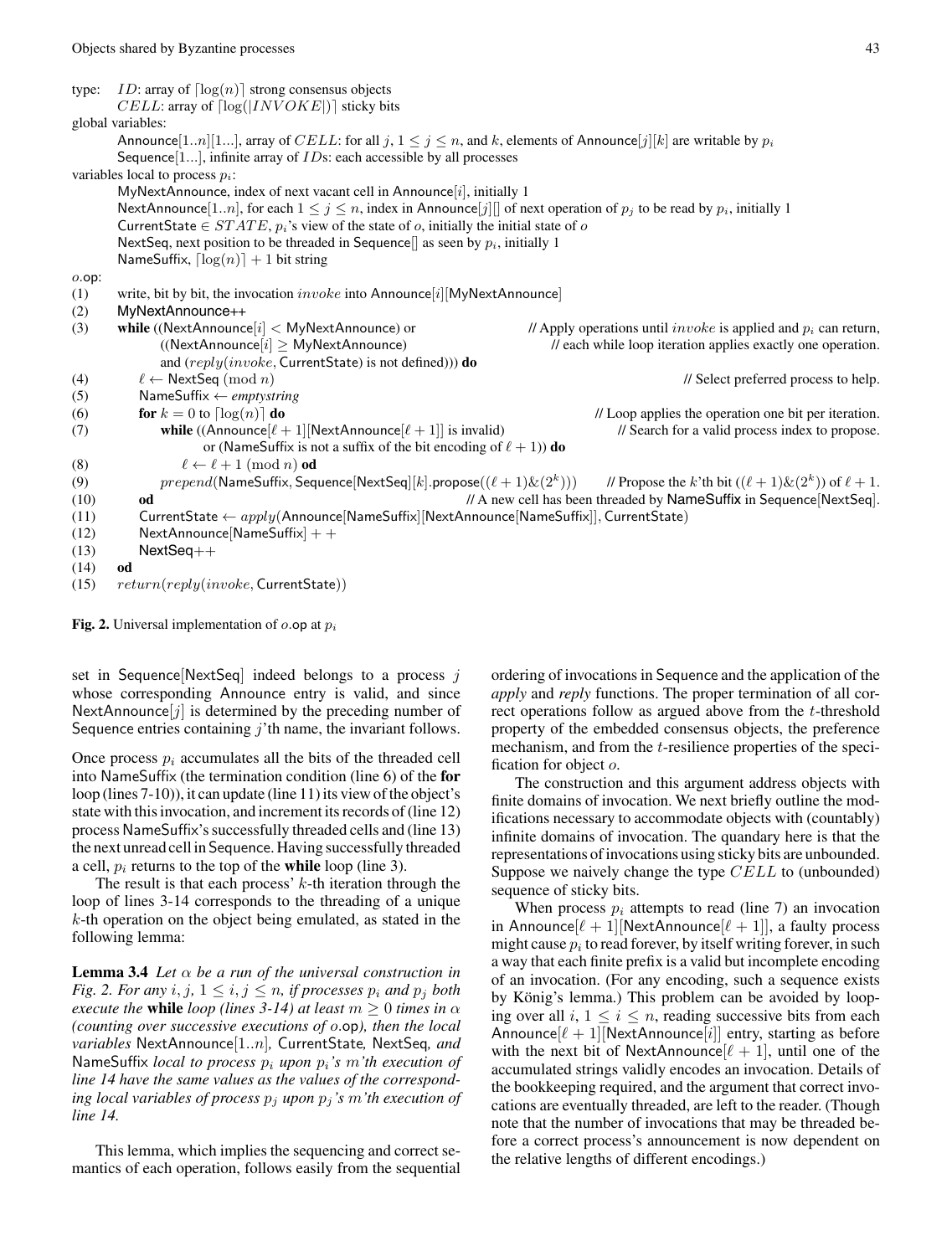

**Fig. 3.** Partial state of a run of the universal implementation. (See text.)

# *3.4 Resilience and impossibility*

The proof of Theorem 3.1 presents a universal construction of t-resilient objects, where  $(t + 1)(2t + 1) \leq n$ . Naturally, one would like to know whether there are more fault-tolerant universal constructions, indeed whether wait-free universal constructions exist (in which  $t = n$ ). Focusing on improving the bound  $(t + 1)(2t + 1) \leq n$  in Theorem 3.1, that is, finding a universal construction or impossibility proofs for larger values of  $t$ , we note that the construction in Fig. 2 builds modularly on t-threshold strong consensus. The  $(t+1)(2t+1) \leq n$  bound of Theorem 3.1 follows from the constructions of strong consensus from sticky bits, in Lemmata 3.1 and 3.2. Constructions of strong consensus from sticky bits for larger values of t would imply a more resilient universality result. The theorem below demonstrates that such a search is bounded by  $t < n/3$  even for t-resilience (and hence, a fortiori for t-threshold).

**Theorem 3.2** *For*  $t \geq n/3$ *, there are no t-threshold (or tresilient)* n*-*propose() (*strong*) *consensus objects.*

*Proof.* Let  $t \geq n/3$  and assume to the contrary that there exists a t-threshold *n*-propose() (strong) consensus object. Let  $P_0$ and  $P_1$  be two sets of processes such that for each  $P_i$  (where  $i \in \{0,1\}$  the size of  $P_i$  is  $\lfloor n/3 \rfloor$  and all processes in  $P_i$ propose the value  $i$  (i.e., have input  $i$ ). Run these two groups as if all the  $2\lceil n/3 \rceil$  processes are correct until they all return a consensus value. (They must all do so, since  $n - t$  processes have invoked propose().) Without loss of generality, let this

value be 0. Next, let all the remaining processes propose 1 and run until all return 0.We can now assume that all the processes in  $P_0$  are faulty and reach a contradiction.

The extension to the *t*-resilient case is straightforward.

We point out that this result does not imply that universal constructions are impossible for this (or higher) failure thresholds. In fact, it is easy to define objects that are universal for any number of faults. An example is the wait-free *append-queue* object, which supports two operations. The first appends a value onto the queue, and the second reads the entire contents of the queue. By directly appending invocations onto the queue, the entire history of the object can be read.

## **4 Ephemeral objects**

Sticky bits are examples of very simple persistent objects. Theorem 3.1 demonstrates that the combination of access control and persistence is extremely powerful, supporting the tresilient implementation of any object. In this section, we explore the power of ephemeral objects. We prove an impossibility result for a class of *erasable* objects, and give several fault-tolerant constructions.

*Erasable objects:* An erasable object is an object in which (1) each pair of operations  $op_0$  and  $op_1$ , when invoked by different processes commute, i.e.,  $apply(op_0.op_1, s)$  =  $apply(op_1.op_0, s)$ , for every state s, or (2) for every pair of states  $s_0$  and  $s_1$ , there exist invocation sequences *invoke*<sup>0</sup> and  $invoke_1$  allowed by any two processes such that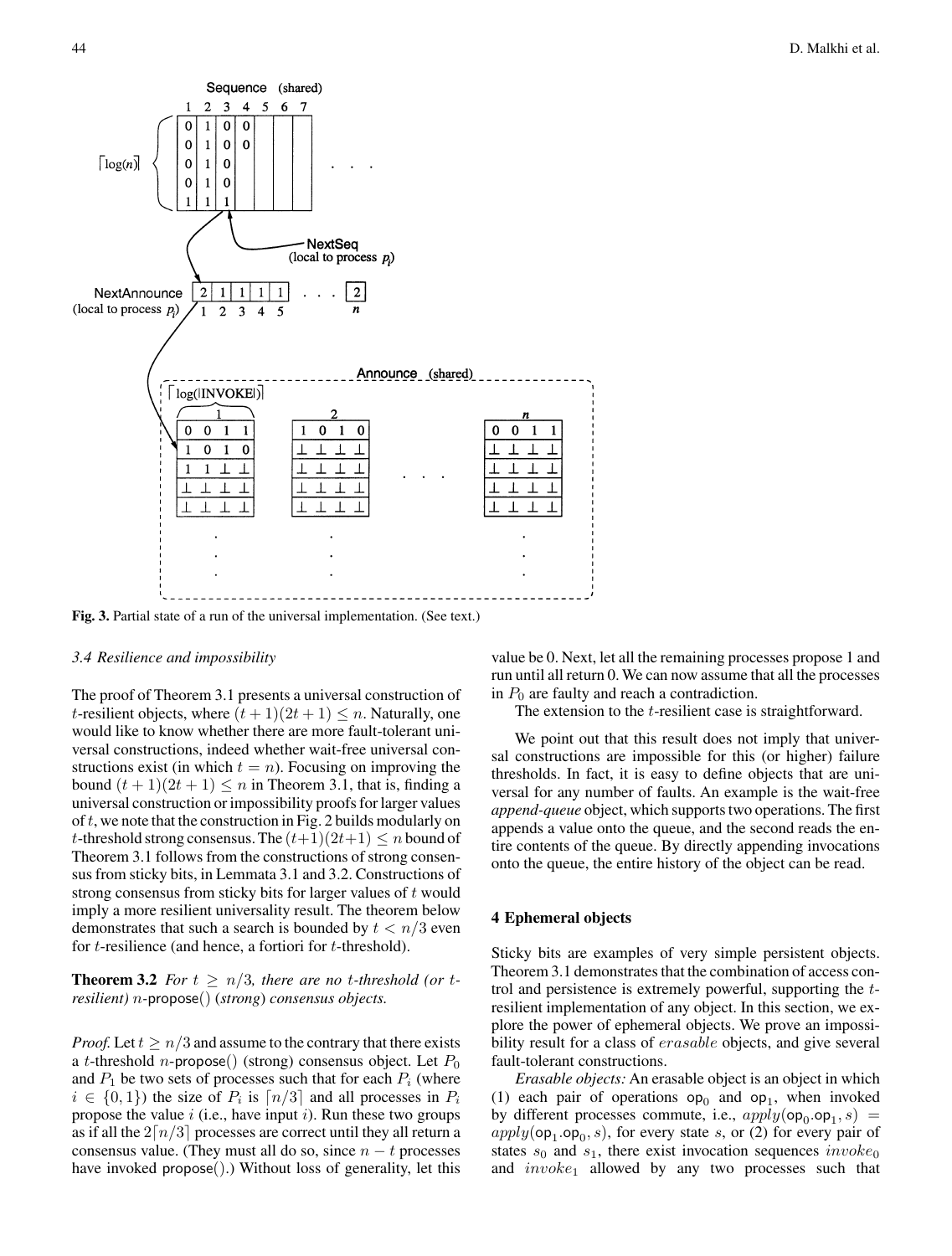$apply(invoke_0, s_0) = apply(invoke_1, s_1)$ . Such familiar objects as registers, test&set, swap, read-modify-write, but also seemingly stronger objects such as compare-and-swap, are erasable. (This definition generalizes the notion of *interfering* commutative/overwriting operations [Her91].)

**Theorem 4.1** *For any*  $t > n/2$ *, there is no implementation of a* t*-resilient* n*-*propose() *weak consensus object using any set of erasable objects.*

*Proof.* Assume to the contrary that such an implementation, called  $A$ , is possible. We divide the  $n$  processes into three disjoint groups:  $P_0$  and  $P_1$  each of size at least  $\lfloor (n-1)/2 \rfloor$ , and a singleton which includes process p. Consider the following finite runs of algorithm  $A$ :

1.  $\rho_0$  is a run in which only processes in  $P_0$  participate with input 0 and halt once they have decided. They must all decide on 0. Let  $O_0$  be the (finite) set of objects that were accessed in this run, let  $s_i^0$  be the state of object  $o_i \in O_0$  at the end of this run, and let  $\rho_0|o_i$  be the sequence of operations on  $o_i$  invoked in  $\rho_0$ .

2.  $\rho_1$  is a run in which only processes in  $P_1$  participate with input 1 and halt once they have decided. They must all decide on 1. Let  $O_1$  be the (finite) set of objects that were accessed in this run, let  $s_i^1$  be the state of object  $o_i \in O_1$  at the end of this run, and let  $\rho_1|o_i$  be the sequence of operations on  $o_i$  invoked in  $\rho_1$ .

3.  $\rho'_0$  is a run in which processes from  $P_0$  are correct and start with input 0, and processes from  $P_1$  are faulty. It is constructed as follows. First the processes from  $P_0$  run exactly as in  $\rho_0$ until they all decide on 0. Then, the processes from  $P_1$  set all the shared objects in  $(O_1 - O_0)$  to the states that these objects have at (the end of)  $\rho_1$ , and set the states of the objects in  $(O_1 \cap O_0)$  to hide the order of previous accesses.

That is, for objects in  $(O_1 - O_0)$  and for objects in  $(O_1 \cap O_0)$  in which all operations  $\rho_0|o_i$  and  $\rho_1|o_i$  commute,  $P_1$  runs  $\rho_1|o_i$ , the same operations as in  $\rho_1$ . For each remaining object  $o_i$ , there exist invocation sequences  $invoke_0$ and  $invoke_1$ , by processes in  $P_0$  and  $P_1$ , respectively, such that  $apply(invoke_1, s_i^0) = apply(invoke_0, s_i^1)$ . (This follows from part (2) of the definition of erasable object.) The invocation sequence  $invoke_1$  is applied to  $o_i$  by the appropriate process in  $P_1$ .

4.  $\rho'_1$  is a run in which processes from  $P_1$  are correct and start with input 1, and processes from  $P_0$  are faulty. It is constructed symmetrically to  $\rho'_0$ : First the process from  $P_1$  run exactly as in  $\rho_1$  until they all decide on 1. Then, as above, the processes from  $P_0$  set all the shared objects in  $(O_0 - O_1)$  to the states that these objects have at (the end of)  $\rho_0$ .

That is, for objects in  $(O_0 - O_1)$  and for objects in  $(O_1 \cap$  $O_0$ ) in which all operations  $\rho_0|o_i$  and  $\rho_1|o_i$  commute,  $P_0$  runs  $\rho_0|o_i$ , the same operations as in  $\rho_0$ . For each remaining object  $o_i$ ,  $P_0$  invokes the operation sequence  $invoke_0$  defined above.

By construction, every object is in the same state after  $\rho'_0$ and  $\rho'_1$ . But if we activate process p alone at the end of  $\rho'_0$ , it cannot yet decide, because it would decide the same value if we activate process p alone at the end of  $\rho_1'$ . So p must wait for help from the correct processes (which the t-resilience condition allows it to do) to disambiguate these identical states.

Having allowed  $p$  to take some (ineffectual) steps, we can repeat the construction again, scheduling  $P_0$  and  $P_1$  to take additional steps in each run, but bringing the two runs again to identical states. By repeating this indefinitely, we create two infinite runs, in each of which the correct processes, including  $p$ , take an infinite number of steps, but in which  $p$  never decides, a contradiction.

#### *4.1 Atomic registers*

While the universality result involves sticky bits, the impossibility result shows that even weak consensus cannot be implemented using common ephemeral objects when a majority of the processes are faulty. This raises the question of what can be done with ephemeral objects. Next we provide some examples of implementations using (ephemeral) atomic registers. The first such object is *t*-resilient  $k$ -set consensus.

The definition of  $k$ -set consensus is due to Chaudhuri [Cha93]:

 $k$ -set consensus objects: A  $k$ -set consensus object  $x$  is an object with one operation: x.propose(v) where v is some number. The x.propose() operation returns a value such that  $(1)$  each value returned is proposed by some process, and (2) the set of values returned is of size at most  $k$ .

We adapt the definition to the *t*-resilient, Byzantine case by assigning to each faulty process a value which it can be presumed to have proposed. That is, an implementation of propose() is correct, if for every t-resilient execution, the faulty processes can be assigned (possibly distinct) values so that conditions (1) and (2) above hold on outputs of correct processes. (Other adaptations of the k-set consensus problem definition to a Byzantine setting were explored in [dPMR01].)

**Theorem 4.2** *For any*  $t < n/3$ *, if*  $t < k$  *then there is an implementation of a* t*-resilient* n*-*propose() k*-set consensus object using atomic registers.*

*Proof.* Each process  $p_i$ ,  $1 \leq i \leq t+1$ , announces its input value by writing it into a 1-writer register  $announce[i]$ , whose value is initially ⊥. All processes  $p_k$ ,  $1 \le i \le n$ , repeatedly read the  $announce[1..t + 1]$  registers, and echo the first non- $\perp$  value seen in each *announce*[j] entry by copying it into a 1-writer register  $echo[k, j]$ . Interleaved with this activity, process  $p_k$  also reads all the  $echo[1..n, 1..t+1]$  registers, and returns the value it first finds echoed  $n - t$  times in some column  $echo[1..n, \ell]$ . In subsequent operations, it returns the same value, but first examines the  $announce[1..t + 1]$  array, and as above copies into  $echo[k, j]$  any entry  $announce[j]$ that was  $\perp$  last time  $p_k$  read it.

The *t*-resilience property and the ACL for the *announce* array assures that at least one entry, say  $announce[i]$ , will be written exactly once, and will eventually be echoed in at least  $n - t$  echo[k, i] entries. This guarantees that every operation by a correct process will eventually terminate. Since for each process  $p_j$ ,  $1 \leq j \leq t+1$ , no correct process  $p_k$  ever writes to  $echo[k, j]$  more than once, and by the assumption that  $t < n/3$ , no column of *echo* can have two values for which  $n - t$  values are ever read. Hence, the operations by correct processes return one of at most  $t + 1$  different values.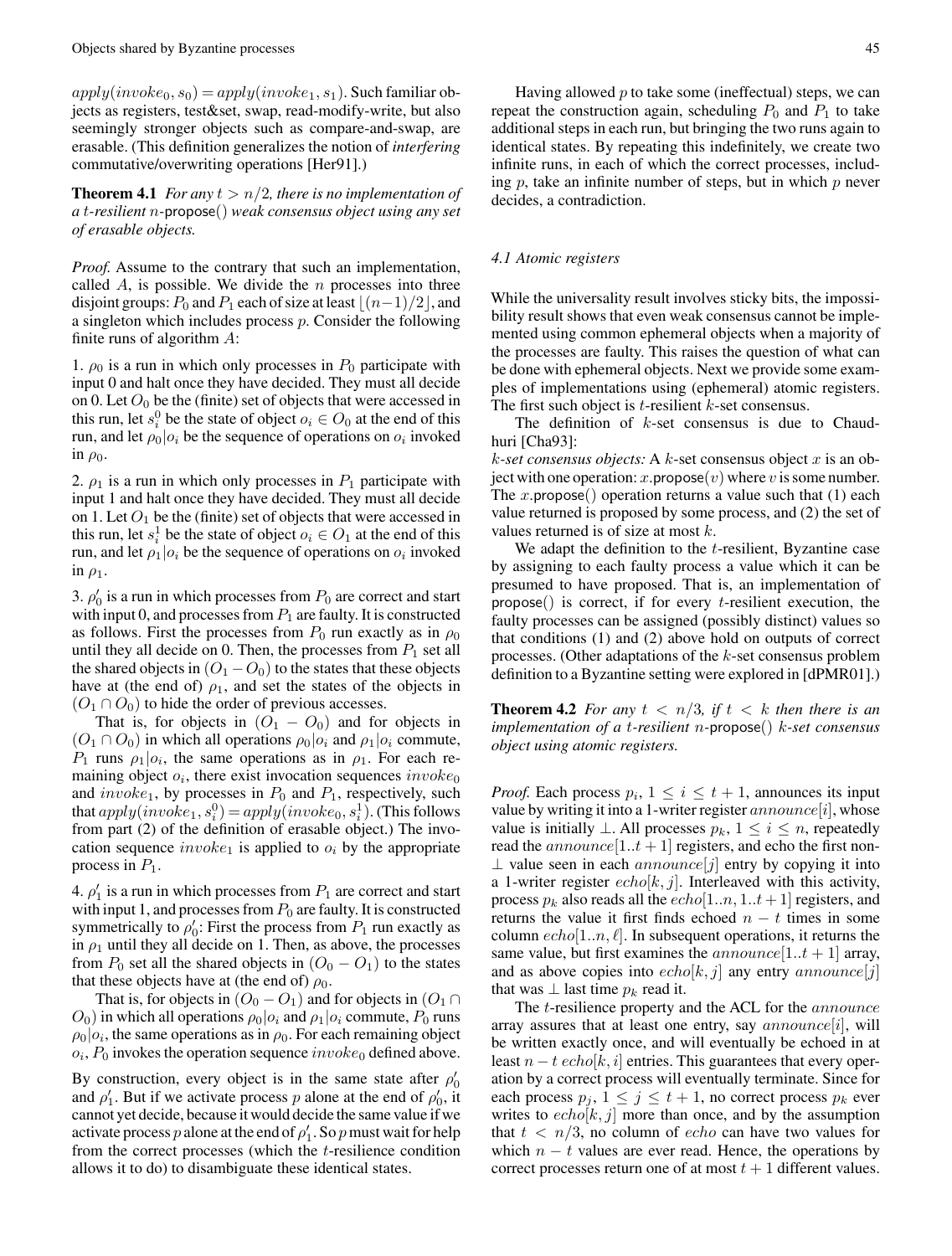The implementation above of  $k$ -set-consensus constructs a t-resilient object. The next result shows that registers can be used to implement the stronger *t*-threshold condition, though for a different object.

k*-pairwise set-consensus objects:* A k-pairwise setconsensus object  $x$  is an object with one operation:

x.propose(v) where v is some number. The x.propose() operation returns a set of at most  $k$  values such that:

(1) in any finite run in which all participating processes are correct (no Byzantine faults), each value in the set returned by a process is proposed by some process, and

(2) the intersection of any two sets returned by correct processes is non-empty.

**Theorem 4.3** *For any*  $t < n/3$ *, there is an implementation of a* t*-threshold* n*-propose* (2t + 1)*-pairwise set-consensus object using atomic registers.*

*Proof.* The implementation uses 1-write() registers which are initially  $\perp$ . Each process writes its proposed value to its 1write() register, and repeatedly reads the  $3t + 1$  registers of processes  $p_1$  through  $p_{3t+1}$ . It returns the set of the first  $2t +$ 1 values (of distinct registers) that are not ⊥. Termination follows from the fact that at least  $2t + 1$  process of the first  $3t + 1$  are correct. Since each two processes read at least one value written by the same correct process, the intersection of any two sets is not empty.

# *4.2 Fault-tolerant constructions using objects other than registers*

Even in the presence of only one crash failure, it is not possible to implement election objects [MW87,TM96] or consensus objects [LA87,FLP85] using only atomic registers. Next we show that many other familiar objects, such as 2-process weak consensus, test&set, swap, compare&swap, and readmodify-write, can be used to implement election objects for any number of processes and under any number of Byzantine faults.

In order to define election objects, we first introduce the notion of a clean run. A finite run r is *clean* if (1) at least one process has participated in  $r$  (i.e.,  $r$  is not the null run), (2) all the the processes that participate in  $r$  are correct, and  $(3)$ all the processes that participated in  $r$  have terminated (and hence, there are no pending operations in r).

*Election objects:* An election object  $x$  is an object with one operation:  $x$  elect. The  $x$  elect operation returns a value, either 0 or 1, such that for any (finite) run  $r: (1)$  At most one correct process returns 1 in r, and (2) if r is clean, then exactly one of the participating processes returns 1 (that process is called the *leader*).

Notice that it is not required for all the processes to "know" the identity of the leader. The following observation – which intuitively claims that a process that invokes elect strictly after another set of correct processes has terminated, can never be elected – follows immediately from the definition of an election object.

**Observation 4.1** Let r be a clean run of an election protocol, and let p be a correct process that has not participated in  $r$ . Then, in any extension of  $r$  process  $p$  never returns 1.

Next, we prove the following result.

# **Theorem 4.4** *There is an implementation of*

*(1)* n*-threshold* n*-*elect *election from 2-threshold, two-process versions of weak consensus, test&set, swap, compare&swap, or read-modify-write, and*

*(2)* 2*-threshold* 2*-*propose() *weak consensus from* 2*-threshold* 2*-*elect *election.*

# *Proof.*

1. We prove only the implementation from 2-propose() weak consensus objects–the other constructions are essentially the same. We implement  $n$ -elect election as follows: With every two processes  $p_i$  and  $p_j$ ,  $i < j$ , we associate a 2-propose weak consensus object,  $cons[i, j]$ , accessed only by  $p_i$  and  $p_j$ . We say that  $p_i$  and  $p_j$  *contend* with each other by performing propose(0) or propose(1), respectively, on  $cons[i, j]$ . If the consensus value returned by any operation on  $cons[i, j]$  is 0, we say that  $p_i$  *won* cons[i, j], otherwise  $p_i$  won and  $p_i$  *lost*  $cons[i, j].$ 

To implement the *n*-elect operation, process  $p_i$  contends with each other process, from smallest index to biggest, until it first loses, at which point it returns 0. If it wins against all other processes then it returns 1.

2. The implementation of 2-threshold 2-propose() weak consensus for two processes  $p_0$  and  $p_1$  uses three 2-elect election objects,  $Val[0..1]$  and Leader. Both processes run elect on Leader, and return their input value if they are elected. They use the  $Val[0..1]$  objects to signal their input values to the other process in the case they are elected in Leader. That is, if the input of  $p_i$  is 0, it first runs elect on  $Val[i]$  before accessing *Leader*. If the input of  $p_i$  is 1,  $p_i$  never accesses  $Val[i]$ . If  $p_i$ is not elected in *Leader*, it returns the value returned by elect on  $Val[1 - i]$ . The code for process  $p_i, i \in \{0, 1\}$ , is below. (Assuming the elect invocation returns 1 to the leader, 0 to the loser.)

type: Leader,  $Val[0]$ ,  $Val[1]$ : 2-elect election objects  $propose(input)$ 

(1) **if**  $input = 0$  **then**  $Val[i]$ . elect **fi** 

(2) **if** (Leader.elect) **then** return(input)

(3) **else**  $return(Val[1 - i]$ .elect) **fi** 

To prove that the implementation satisfies the requirements of weak consensus, let us assume that process  $p_i$  is elected in Leader. The requirement that the consensus value is the input of one of the processes is trivially satisfied since  $p_i$  returns its own input value. Next, we need to show that  $p_{1-i}$  will also return  $p_i$ 's input value. To see this we consider two cases: (1) The input value of  $p_i$  is 1. In this case  $p_i$  never accesses  $Val[i]$ , and hence, by Observation 4.1, the operation  $Val[i]$  elect by  $p_{1-i}$  must return 1 and both processes will return 1. (2) The input value of  $p_i$  is 0. In this case  $p_i$  will accesses  $Val[i]$  strictly before  $p_{1-i}$  will access  $Val[i]$  (and  $p_i$  will get elected), and hence, by Observation 4.1, the operation  $Val[i]$  elect by  $p_{1-i}$ must return 0 and both processes will return 0.

# **5 Discussion**

This paper is an initial exploration of fault-tolerant shared memory algorithms in the presence of Byzantine processes.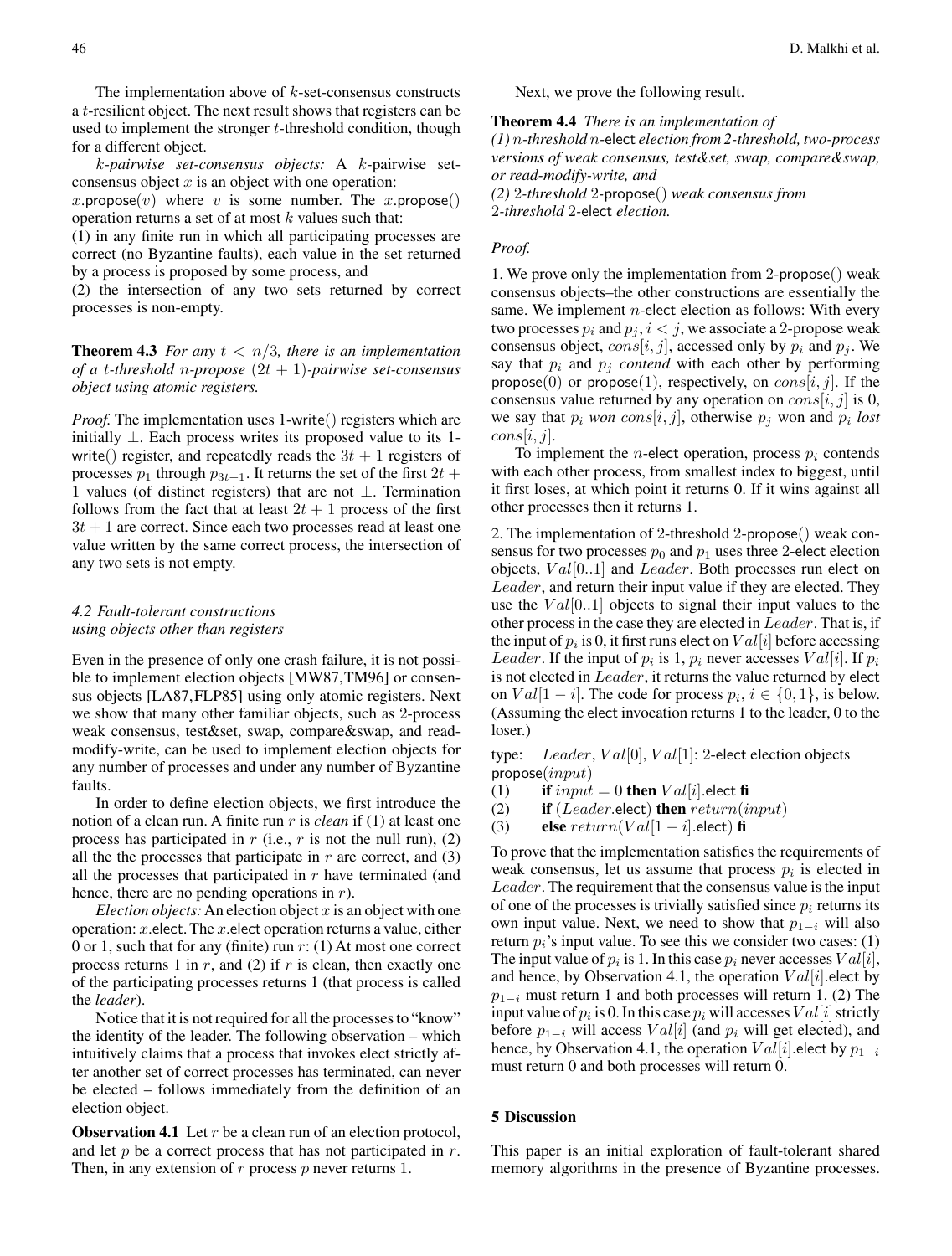Since shared objects are vulnerable to misuse by faulty processes, known constructions for more benign failure environments generally will not tolerate Byzantine failures. Hence, much of the work that has been done in the crash-model for shared memory must be revisited. We briefly review the contributions of this paper and suggest directions for further work.

Since processes can overwrite gibberish, classical objects such as read/write or read-modify-write registers that are writable by all processes are useless in a Byzantine environment. We show how constructions can use access control lists, persistent objects, bounds on the numbers of faulty processes, and redundancy to overcome this drawback.

*Termination conditions.* To exploit redundancy, some form of waiting between processes is necessary. Hence, we explore weaker conditions than wait-free termination (in which an operation is required to terminate despite any number of crash failures by other processes). We define the abstractions of  $t$ resilience and t-threshold, as natural termination conditions in Byzantine environments.

The first of these termination conditions,  $t$ -resilience, is appropriate for constructions in which each process requires the active participation of other processes in order to complete its operation – hence, it assures termination only when other (correct) processes continue to access the implemented object with the same operation. This requirement to access the implemented object infinitely often is a strong obligation to place on correct processes. In particular, it is a barrier to composing fault-tolerant constructions; either in utilizing multiple objects within the same algorithm (different correct processes must not wait for help in different objects), or in abstracting a complex implementation to use as a primitive object at another layer of abstraction (termination of operations on the abstracted object depends on repeated invocations of components of the implementation). But note that the universal construction of Theorem 3.1 provides one way to robustly combine multiple *t*-resilient objects within a single algorithm, by considering them as a single object with parameterized invocations and responses. (Thus, a collection of shared registers can be thought of as a single shared memory object.)

The *t*-threshold property is a stronger condition, requiring each operation by a correct process to terminate once at least  $n-t$  correct processes have invoked that operation. This condition makes the most sense for "one-shot" objects, such as consensus or election. As illustrated in the proof of Theorem 3.1, this stronger condition is helpful in abstracting components in complex constructions.

Fault-tolerant termination conditions other than tresilience and t-threshold are possible. For instance, one could require a t-resilient construction to terminate in failure-free runs: that is, in t-resilient implementations of one-shot objects, processes might signal the satisfactory termination of their initial operation (by setting a bit, for example). Once a process executing additional operations to "help" the others sees that all the bits are set, it can stop accessing the object, knowing all initial operations have terminated. (This assumes that the implementations of later operations are wait-free.)

*Specific question about resilience and composition.* The main positive result in this paper shows that there is a t-resilient uni-

versal construction out of wait-free sticky bits, in a Byzantine shared memory environment, when the number of failures  $t$ is limited. This leaves open the specific questions of whether it is possible to weaken the wait-freedom assumption (assuming sticky bits which are  $t$ -threshold or  $t$ -resilient) and/or to implement a t-threshold object (instead of a t-resilient one).

*Specific open questions.* We have also presented several impossibility and positive results for implementing fault-tolerant objects. There are further natural questions concerning the power of objects in this environment, such as: Is the resilience bound in our universality construction tight for sticky bits? What is the resilience bound for universality using other types of objects? What type of objects can be implemented by others? The few observations regarding these questions in Sections 3.4 and 4 only begin to explore these questions.

#### **References**

- [Att00] P.C. Attie Wait-free Byzantine Agreement. Technical Report NU-CCS-00-02, College of Computer Science, Northeastern University, May 2000
- [AGMT95] Y. Afek, D. Greenberg, M. Merritt, G. Taubenfeld. Computing with faulty shared memory. *Journal of the ACM* 42(6): 1231–1274, 1995
- [Bel92] G. Bell. Ultracomputers: A teraflop before its time. *Communications of the ACM* 35(8): 27–47, 1992
- [CL99] M. Castro, B. Liskov. Practical Byzantine fault tolerance. In *Proceedings of the 3rd Symposium on Operating Systems Design and Implementation – OSDI'99*, February, 1999, New Orleans, LA
- [Cha93] S. Chaudhuri. More choices allow more faults: set consensus problems in totally asynchronous systems. *Information and Computation* 105(1): 132–158, 1993
- [CG89] N. Carriero, D. Gelernter. Linda in context. *Communications of the ACM* 32(4): 444–458, 1989
- [dPMR01] R. de Prisco, D. Malkhi, M. Reiter. *On* k*-set Consensus Problems in Asynchronous Systems*. IEEE Transactions on Parallel and Distributed Systems 12(1), January 2001
- [FLP85] M. Fischer, N. Lynch, M. Paterson. Impossibility of distributed consensus with one faulty process. *Journal of the ACM* 32: 374–382, 1985
- [Her91] M. Herlihy. Wait-free synchronization. *ACM Transactions on Programming Languages and Systems* 11(1): 124–149, 1991
- [JCT98] P. Jayanti, T. Chandra, S. Toueg. Fault-tolerant waitfree shared objects. *Journal of the ACM* 45(3): 451– 500, 1998
- [JT92] P. Jayanti, S. Toueg. Some results on the impossibility, universality, and decidability of consensus. *Proc. of the 6th Int. Workshop on Distributed Algorithms: LNCS, 647*, pp. 69–84. Berlin Heidelberg New York: Springer 1992
- [HW90] M. P. Herlihy, J. M. Wing. Linearizability: A correctness condition for concurrent objects. *ACM Transactions on Programming Languages and Systems* 12(3): 463–492, 1990
- [KMM98] K. P. Kihlstrom, L. E. Moser, P. M. Melliar-Smith. The SecureRing protocols for securing group communication. In *Proceedings of the 31st IEEE Hawaii Int. Conf. on System Sciences*, pp. 317–326, 1998